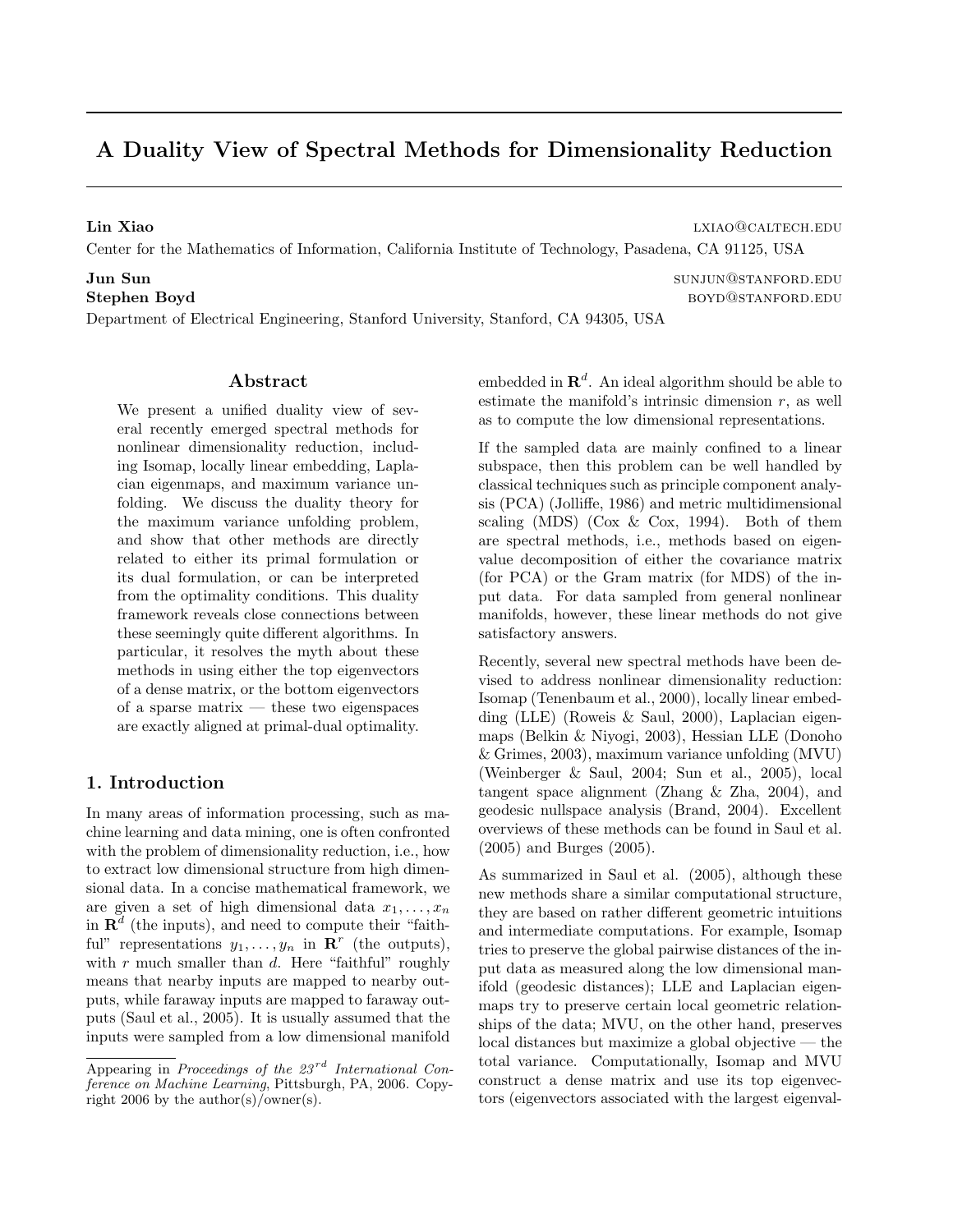ues) in producing the low dimensional representations, while LLE, Laplacian eigenmaps, and Hessian LLE construct a sparse matrix and use its bottom eigenvectors (eigenvectors associated with the smallest eigenvalues). In addition, methods using dense matrices (Gram matrix) can often detect the intrinsic dimension by a tellable gap between a few top eigenvalues and rest of the spectra, but methods using sparse matrices (e.g., Laplacian) do not yield such an estimate since their bottom eigenvalues are usually closely located. In the latter case, an additional step of estimating the intrinsic dimensionality is needed beforehand; see, e.g., Costa and Hero (2004) and references therein.

Each of these spectral methods for dimensionality reduction has its own advantages and disadvantages (Saul et al., 2005), and each can be favorable for different classes of data sets. Nevertheless, these seemingly very different methods are capable of producing quite similar results, at least for some pedagogical examples. In an effort of trying to better understand the connections between these methods, Ham et al. (2004) gave a kernel view of these algorithms, interpreting each of them as an instance of kernel PCA (Schölkopf et al., 1998) on specially constructed kernel matrices.

Our main contribution in this paper is to provide a unified duality view of different spectral methods for nonlinear dimensionality reduction. After a brief review of PCA and MDS in Section 2, we discuss in Section 3 the duality theory for the MVU problem (Sun et al., 2005), deriving two equivalent forms of its dual problem and discussing the implications of the optimality conditions. Next we explain how Isomap, LLE and Laplacian eigenmaps fit in the duality framework in Sections 4, 5 and 6, respectively. We follow Saul et al. (2005) for basic descriptions of these algorithms. We show that Isomap is directly related to constructing an approximate optimal solution for the primal MVU problem, Laplacian eigenmaps simply use feasible solutions for the dual MVU problem, and the motivation behind LLE can find interpretation from the primaldual optimality conditions for the MVU problem. We conclude the paper in Section 7 with further remarks.

# 2. PCA and MDS

In this section we briefly review PCA and MDS, as they are building blocks of other spectral methods. We emphasize their geometric intuitions that will be reminiscent in other methods. For convenience, we assume the inputs are centered at the origin, i.e.,  $\sum_i x_i = 0$ .

PCA projects the inputs  $x_i$  onto a r-dimensional subspace that minimizes the approximation error. In other words, we need to find a projection matrix P of rank  $r < d$  that solves the least-square problem

minimize 
$$
\sum_{i=1}^{n} ||x_i - Px_i||^2
$$
. (1)

The optimal projection matrix can be factorized as  $P = U U^T$  where  $U \in \mathbf{R}^{d \times r}$  has orthonormal columns. The r-dimensional representations are given as

$$
y_i = U^T x_i, \qquad i = 1, \dots, n. \tag{2}
$$

It is straightforward to show that the problem (1) is equivalent to

maximize 
$$
\sum_{i=1}^{n} ||y_i||^2 = \frac{1}{2n} \sum_{i,j} ||y_i - y_j||^2
$$
 (3)  
subject to  $U^T U = I$ ,  $y_i = U^T x_i$ 

where  $I$  denotes the identity matrix. Thus PCA computes the low dimensional projections that have maximum variance, or equivalently, maximum total pairwise distances.

The solution to PCA is obtained from the eigenvalue decomposition of the covariance matrix  $C = \sum_{i=1}^{n} x_i x_i^T$ . Suppose  $C = \sum_{i=1}^{d} \lambda_i u_i u_i^T$ , where  $\lambda_i$ is the *i*-th largest eigenvalue of  $C$  and  $u_i$  is the associated unit eigenvector. Then the optimal low dimensional representations can be computed using the equation (2) with  $U = [u_1, \ldots, u_r]$ .

MDS computes the low dimensional representations that most faithfully preserve the inner products between the high dimensional data points. That is, it finds  $y_1, \ldots, y_n \in \mathbb{R}^r$  to solve the problem

minimize 
$$
\sum_{i,j} (x_i^T x_j - y_i^T y_j)^2 = ||G - K||_F^2
$$

where  $G$  and  $K$  are the Gram matrices of the inputs and outputs, with  $G_{ij} = x_i^T x_j$  and  $K_{ij} = y_i^T y_j$ , respectively; and  $\|\cdot\|_F$  denotes the matrix Frobenius norm. Thus, MDS tries to best approximate the Gram matrix. In fact MDS is often motivated by preserving the pairwise distances. Let  $D_{ij} = ||x_i - x_j||^2$  and D be the matrix of squared pairwise Euclidean distances. It can be shown that

$$
G = -\frac{1}{2} \left( I - \frac{1}{n} \mathbf{1} \mathbf{1}^T \right) D \left( I - \frac{1}{n} \mathbf{1} \mathbf{1}^T \right) \tag{4}
$$

where 1 denotes the vector of all ones.

The solution to MDS is obtained from the eigenvalue  $\sum_{k=1}^{n} \bar{\lambda}_k v_k v_k^T$ , where  $\lambda_k$  is the k-the largest eigenvalue decomposition of the Gram matrix  $G$ . Suppose  $G =$ of  $G$  and  $v_k$  is the corresponding unit eigenvector. The outputs of MDS are given by

$$
y_i = \left[\sqrt{\lambda_1}(v_1)_i \dots \sqrt{\lambda_r}(v_r)_i\right]^T, \quad i = 1, \dots, n. \tag{5}
$$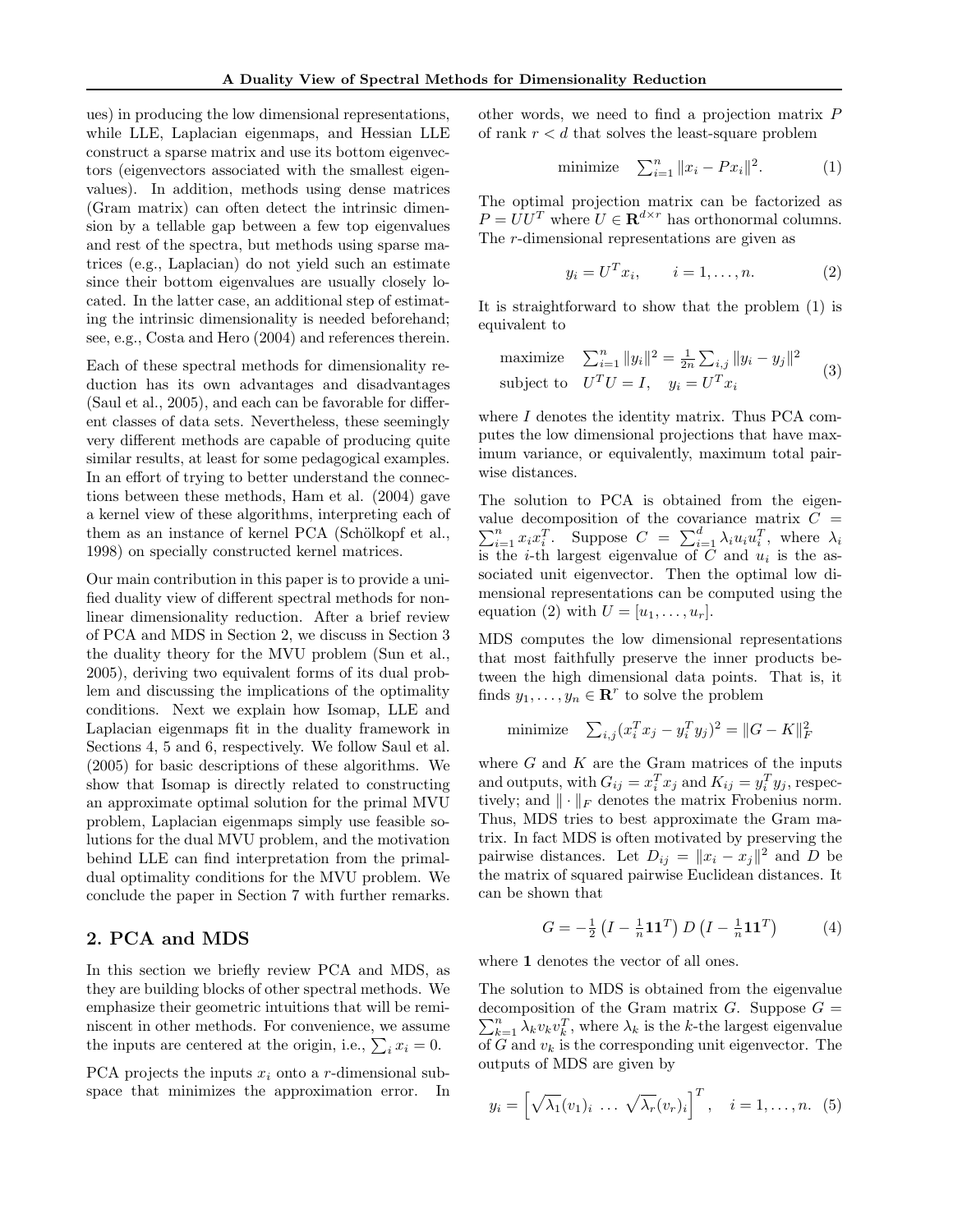It turns out that MDS and PCA produce the same outputs. Note that we can write  $C = XX^T$  and  $G = X^T X$  with  $X = [x_1 \dots x_n]$ , and the equivalence of their outputs can be easily established using the singular value decomposition of  $X$ . In both cases, a large gap between the r-th and the  $(r + 1)$ -th eigenvalues indicates that the inputs can be well approximated by outputs in a subspace of dimension r.

# 3. Maximum Variance Unfolding

MVU is also known as semidefinite embedding (SDE) as it was first proposed in Weinberger and Saul (2004). This algorithm attempts to "unfold" the manifold by pulling the data points apart as far as possible, while faithfully preserving the local distances and angles between nearby input data.

The first step of the algorithm is to construct a undirected graph by connecting each input  $x_i$  with its  $k$ nearest neighbors, where  $k$  is a small integer. Call this graph  $\mathcal{G} = (\mathcal{V}, \mathcal{E})$ , with node set  $\mathcal{V} = \{1, \ldots, n\}$ representing the set of inputs, and  $\{i, j\} \in \mathcal{E}$  if  $x_i$  is connected to  $x_j$ . We assume the graph is connected.

MVU attempts to find low dimensional representations  $y_1, \ldots, y_n \in \mathbb{R}^r$  that have the maximum possible total variance, while preserving the local distances over each edge of the graph. This can be formulated as the quadratic programming problem

maximize 
$$
\sum_{i} ||y_i||^2 = \frac{1}{2n} \sum_{i,j} ||y_i - y_j||^2
$$
  
subject to 
$$
\sum_{i} y_i = 0
$$

$$
||y_i - y_j||^2 = D_{ij}, \quad \{i, j\} \in \mathcal{E}.
$$

$$
(6)
$$

Here the optimization variables are the  $y_i$ 's, and the problem data are the  $D_{ij}$ 's and  $\mathcal{E}$ . (Recall that  $D_{ij} =$  $||x_i - x_j||^2$  are computed from the input data.) The constraint  $\sum_i y_i = 0$  eliminates the translational degree of freedom. It is obvious that the objective of maximizing the total variance has root in PCA, cf. the formulation (3). It is also closely related MDS since it can also be interpreted as maximizing the total pairwise distances.

The quadratic program (6) is not convex, but it can be reformulated as one, in particular, a semidefinite program (SDP) (Vandenberghe & Boyd, 1996). Let K denote the Gram matrix of the outputs, with components  $K_{ij} = y_i^T y_j$ . Then SDP formulation is

maximize 
$$
\mathbf{Tr}\,K
$$
  
subject to  $K = K^T \succeq 0$ ,  $\mathbf{1}^T K \mathbf{1} = 0$  (7)  
 $K_{ii} + K_{jj} - 2K_{ij} = D_{ij}$ ,  $\{i, j\} \in \mathcal{E}$ 

where  $K \succeq 0$  means that the matrix K is positive semidefinite (i.e., has only nonnegative eigenvalues).

The reformulation into SDP not only allows global and efficient solution of the MVU problem, but also gives the extra capability of estimating the intrinsic dimension. Note that in the quadratic program (6), we have to first choose the output dimension  $r$  before solving it, not to mention the hardness to find the global optimum. By solving the SDP (7), we obtain an optimal Gram matrix  $K^*$  without specifying the output dimension r. Then we can apply MDS on  $K^*$  to estimate r from the number of significant eigenvalues, and construct the low dimensional representations  $y_i$  from the associated eigenvectors as done in (5).

# 3.1. The Dual MVU Problem

Examining the dual of an optimization problem often gives further insight of the problem and offers theoretical and computational advantages (Boyd & Vandenberghe, 2004). The MVU problem is no exception.

We call the problem (7) the primal MVU problem. In forming the Lagrangian, we associate the dual variable  $Z = Z^T \succeq 0$  with the constraint  $K = K^T \succeq 0$ , the dual variable  $\nu \in \mathbf{R}$  with the constraint  $\mathbf{1}^T K \mathbf{1} = 0$ , and the dual variables  $W_{ij}$  with the constraints  $K_{ii}$  +  $K_{jj} - 2K_{ij} = D_{ij}$  for  $\{i, j\} \in \mathcal{E}$ . For convenience, we write the last set of equality constraints as

$$
\mathbf{Tr}\, KE^{\{i,j\}} = D_{ij}, \qquad \{i,j\} \in \mathcal{E}
$$

where the  $n \times n$  matrix  $E^{\{i,j\}}$  has only four nonzero elements:  $E_{ii}^{\{i,j\}} = E_{jj}^{\{i,j\}} = 1, E_{ij}^{\{i,j\}} = E_{ji}^{\{i,j\}} = -1.$ We consider the dual variables  $W_{ij}$  as elements of a  $n \times n$  matrix W with  $W_{ij} = 0$  if  $\{i, j\} \notin \mathcal{E}$ . Thus we have the Lagrangian

$$
L(K, Z, \nu, W) = \text{Tr } K + \text{Tr } KZ - \nu \mathbf{1}^T K \mathbf{1}
$$
  
- 
$$
\sum_{\{i,j\} \in \mathcal{E}} W_{ij} \left( \text{Tr } K E^{\{i,j\}} - D_{ij} \right)
$$
  
= 
$$
\text{Tr } K \left( I + Z - \nu \mathbf{1} \mathbf{1}^T - \sum_{\{i,j\} \in \mathcal{E}} W_{ij} E^{\{i,j\}} \right)
$$
  
+ 
$$
\sum_{\{i,j\} \in \mathcal{E}} D_{ij} W_{ij}.
$$

The dual function is obtained as

=

$$
g(Z, \nu, W) = \sup_{K=K^T} L(K, Z, \nu, W)
$$

$$
= \begin{cases} \sum_{\{i,j\} \in \mathcal{E}} D_{ij} W_{ij} & \text{if } I + Z - \nu \mathbf{1} \mathbf{1}^T - \sum_{\{i,j\} \in \mathcal{E}} W_{ij} E^{\{i,j\}} = 0\\ +\infty & \text{otherwise.} \end{cases}
$$

Eliminating Z from the equality, the feasibility condition in the above equation becomes

$$
I - \nu \mathbf{1} \mathbf{1}^T - L \preceq 0, \qquad L = \sum_{\{i,j\} \in \mathcal{E}} W_{ij} E^{\{i,j\}}.
$$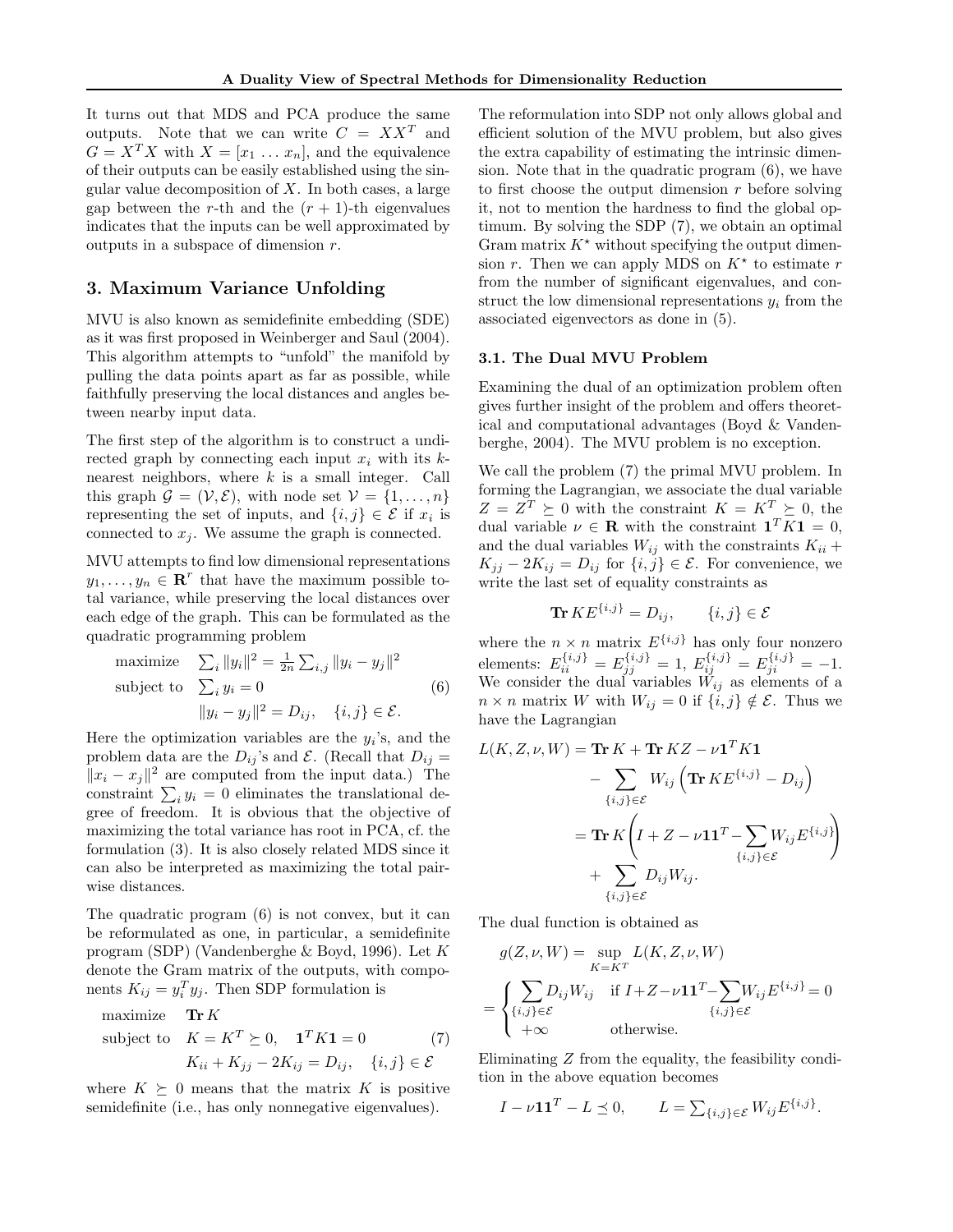Note that  $L$  is a weighted Laplacian of the graph  $\mathcal{G}$ . The above linear matrix inequality is equivalent to

$$
\nu \ge 1/n, \qquad \lambda_{n-1}(L) \ge 1
$$

where  $\lambda_{n-1}$  denotes the second smallest eigenvalue of a symmetric matrix. Here  $\lambda_n(L) = 0$  with associated eigenvector 1. Thus the dual MVU problem is

minimize 
$$
\sum_{\{i,j\} \in \mathcal{E}} D_{ij} W_{ij}
$$
  
subject to  $\lambda_{n-1}(L) \ge 1$  (8)  

$$
L = \sum_{\{i,j\} \in \mathcal{E}} W_{ij} E^{\{i,j\}}.
$$

This is a convex optimization problem because the function  $\lambda_{n-1}(L)$  is concave under the implicit constraint  $\lambda_n(L) = 0$  (Sun et al., 2005). Note that the dual variable  $\nu$  does not appear in the problem.

Since both the objective  $\sum D_{ij}W_{ij}$  and the constraint function  $\lambda_{n-1}(L)$  in problem (8) are positive homogeneous in W, we can just as well maximize  $\lambda_{n-1}(L)$ subject to a constraint on  $\sum D_{ij}W_{ij}$ . This leads to an alternative formulation of the dual MVU problem

maximize 
$$
\lambda_{n-1}(L)
$$
  
\nsubject to  $\sum_{\{i,j\} \in \mathcal{E}} D_{ij} W_{ij} = c$  (9)  
\n
$$
L = \sum_{\{i,j\} \in \mathcal{E}} W_{ij} E^{\{i,j\}}
$$

where the constant  $c > 0$  can be chosen arbitrarily. This again is a convex optimization problem (e.g., can be formulated as as SDP). The two formulations of the dual MVU problem are equivalent in the following sense: If  $W^*$  is an optimal solution to problem  $(8)$ and let  $c^*$  denotes its optimal value, then  $(c/c^*)W^*$  is an optimal solution to problem (9) with optimal value  $\lambda_{n-1}^{\star} = c/c^{\star}$ . A similar relationship holds backward.

The formulation (9) is closely related to the absolute algebraic connectivity problem (Fiedler, 1989), in which  $c = |\mathcal{E}|$  and the weights  $W_{ij}$  are constrained to be nonnegative. The same formulation and its duality with MVU were studied by Sun et al. (2005) in the context of finding the fastest mixing continuous-time Markov chain on a graph.

#### 3.2. Duality and Optimality Conditions

The following duality results hold for the primal MVU problem (7) and the dual MVU problem (8).

• Weak duality. For any primal feasible  $K$  and any dual feasible  $W$ , we have

$$
\mathbf{Tr}\,K \leq \sum_{i,j} D_{ij} W_{ij}.
$$

(Note that  $W_{ij} = 0$  if  $\{i, j\} \notin \mathcal{E}$ .) Thus, any dual feasible  $W$  gives an upper bound on the optimal

value of the primal MVU problem. This can be seen by checking the duality gap:

$$
\sum_{i,j} D_{ij} W_{ij} - \mathbf{Tr} K
$$
  
= 
$$
\sum_{i,j} D_{ij} W_{ij} - \mathbf{Tr} LK + \mathbf{Tr} LK - \mathbf{Tr} K
$$
  
= 
$$
\sum_{i,j} \left( D_{ij} - (K_{ii} + K_{jj} - 2K_{ij}) \right) W_{ij}
$$
  
+ 
$$
\mathbf{Tr} (L - I)K - (1/n) \mathbf{1}^T K \mathbf{1}
$$
  
= 
$$
\mathbf{Tr} \left( L - \left( I - (1/n) \mathbf{1} \mathbf{1}^T \right) \right) K \geq 0.
$$
 (10)

The last inequality holds because  $\lambda_{n-1}(L) \geq 1$  implies that  $L - (I - (1/n)\mathbf{1}\mathbf{1}^T)$  is positive semidefinite, and the trace of the product of two positive semidefinite matrices is nonnegative. If this gap is zero, then  $K$  is optimal for the primal, and  $W$ is optimal for the dual. In other words, zero gap is sufficient for optimality.

• *Strong duality*. There exist a primal-dual feasible pair  $(K^*, W^*)$  with zero duality gap, i.e.,

$$
\mathbf{Tr}\,K^{\star} = \sum_{i,j} D_{ij} W_{ij}^{\star}.
$$

This means that optimal values of the primal and dual problems are the same. Strong duality follows from Slater's condition for constraint qualification (Boyd & Vandenberghe, 2004).

A pair  $(K^*, W^*)$  is primal-dual optimal if and only if they satisfy the following Karush-Kuhn-Tucker (KKT) optimality conditions:

• primal feasibility

$$
K^{\star} = K^{\star T} \succeq 0, \qquad \mathbf{1}^{T} K^{\star} \mathbf{1} = 0
$$
  

$$
K_{ii}^{\star} + K_{jj}^{\star} - 2K_{ij}^{\star} = D_{ij}, \quad \{i, j\} \in \mathcal{E}
$$

• dual feasibility

$$
L^* = \sum_{\{i,j\} \in \mathcal{E}} W_{ij}^* E^{\{i,j\}}, \qquad \lambda_{n-1}(L^*) \ge 1
$$

• complementary slackness

$$
L^*K^* = K^* \tag{11}
$$

This is the result of enforcing equality in (10).

Note that we always have  $\lambda_{n-1}(L^*) = 1$ . Thus the complementary slackness condition (11) means that the range of  $K^*$  lies in the eigenspace (e.s.) of  $L^*$  associated with  $\lambda_{n-1}$ . Since K<sup>\*</sup> is a dense Gram matrix while  $L^*$  is a sparse weighted Laplacian, equation (11) means precisely

top e.s. of dense  $K^* \subseteq$  bottom e.s. of sparse  $L^*$  (12)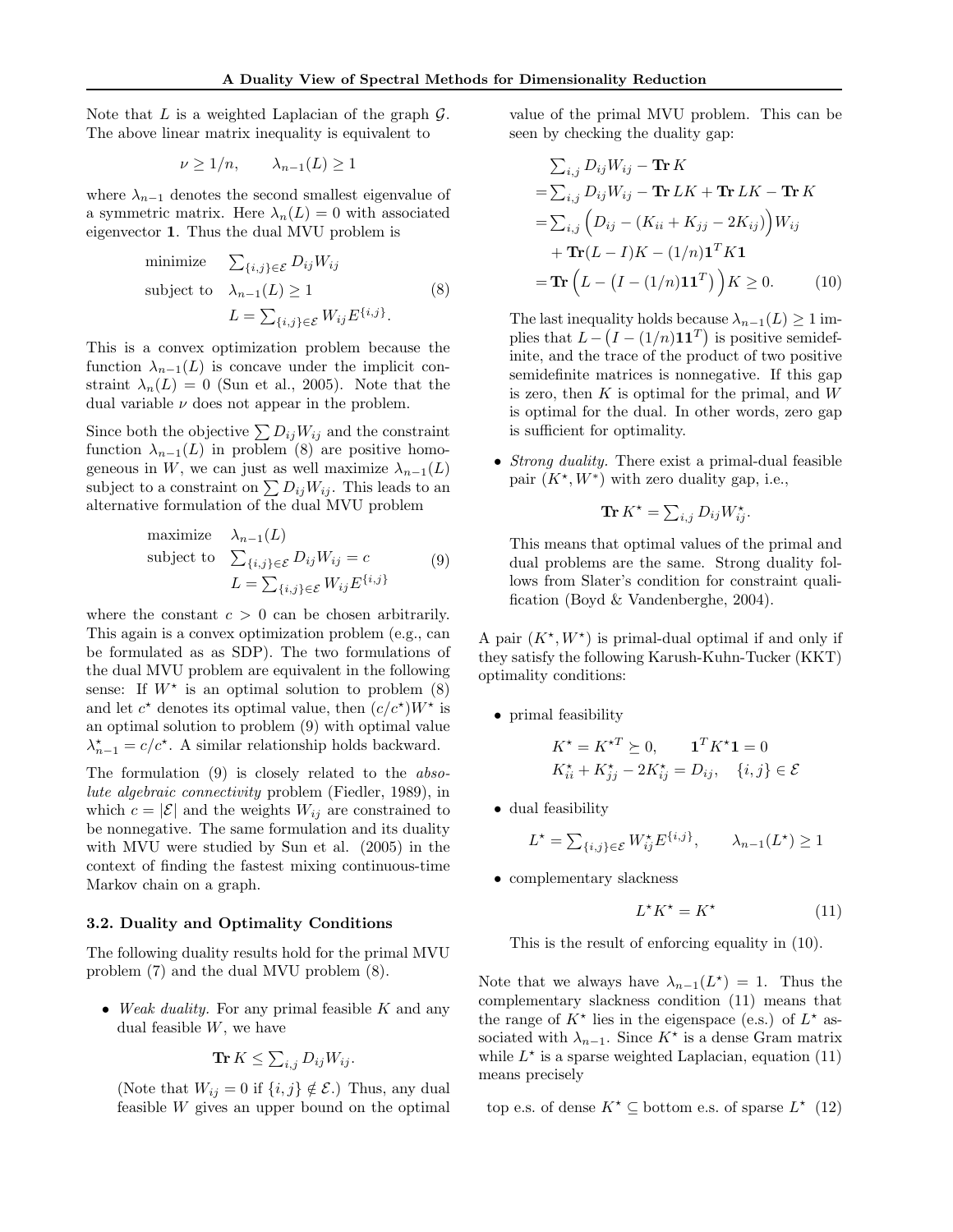Here "bottom e.s." means the eigenspace associated with  $\lambda_{n-1}$ . (We discard the eigenvector 1 of  $L^*$  associated with the smallest eigenvalue  $\lambda_n = 0$ .) Another direct consequence of (11) is

$$
r \leq \text{Rank } K^{\star} \leq \text{ multiplicity of } \lambda_{n-1}(L^{\star}) \quad (13)
$$

where  $r$  is the dimension of the low dimensional representations obtained by performing MDS on  $K^*$ . We have  $r <$  **Rank**  $K^*$  if there is a significant gap in the nonzero eigenvalues of  $K^*$ .

With the inequality (13), Sun et al. (2005) showed that the maximum-variance embeddings of a path must be one-dimensional, and for a ring it must be twodimensional. It can also be show that the maximumvariance embedding of a tree can always be twodimensional. Göring et al. (2005) studied similar graph embedding problems using duality theory for the absolute algebraic connectivity problem (9).

In the rest of the paper, we will show how various spectral methods for nonlinear dimensionality reduction are connected by the MVU duality theory.

### 4. Isomap

Isomap computes low dimensional representations of the high dimensional data that best preserve pairwise distances as measured along the submanifold from which they were sampled. It can be understood as a variant of MDS in which we use estimates of pairwise geodesic distances on the submanifold, instead of the standard Euclidean distances.

The algorithm has three steps. First it constructs the k-nearest neighbor graph, and assigns each edge a length that equals the Euclidean distance between the two nodes connected. The second step is to compute the pairwise distance  $\Delta_{ij}$ , for all pairs of nodes i and  $i$ , as the length of the shortest paths connecting them on the graph (e.g., using Djikstra's algorithm). In the third step, it uses the pairwise distances  $\Delta_{ij}$ as inputs to MDS as described in Section 2. More specifically, it computes a matrix  $G$  using (4) with  $D$ substituted by  $\Delta$ , estimates the dimension r by the number of significant eigenvalues of G, and constructs the low-dimensional representations using (5). Note that in this case  $G$  may not be positive semidefinite.

#### 4.1. Connection to MVU

Isomap can be interpreted as directly constructing an approximate solution for the primal MVU problem. We argue as follows. Consider the Riemannian structure on a manifold induced from the standard Euclidean metric on  $\mathbf{R}^d$ . The Euclidean distance between

any two points on the manifold is always smaller than their geodesic distance. Thus the total pairwise Euclidean distances of the data points is upper bounded by their total pairwise geodesic distances. In addition, we see in (6) that maximizing the variance is equivalent to maximizing the total pairwise Euclidean distances. So in this sense, Isomap attempts to maximize the variance by directly using the geodesic distances.

This interpretation becomes accurate in the limit, with increasing sampling density  $(n \rightarrow \infty)$ , if the submanifold is isometric to a convex subset of the Euclidean space. In particular, this condition guarantees the asymptotic convergence of the Isomap algorithm (Bernstein et al., 2000; Donoho & Grimes, 2002). In this case, the pairwise geodesic distances become feasible to the MVU problem, and the solution to MVU approaches its upper bound obtained by Isomap. Thus MVU converges to the same limit as Isomap.

If the above condition is not satisfied, then Isomap and MVU could behave quite differently (Weinberger & Saul, 2004). More general conditions for the asymptotic convergence of MVU is still an open question.

# 5. Locally Linear Embedding

LLE computes low dimensional representations of the high dimensional data that most faithfully preserve the local linear structure. The algorithm and Laplacian eigenmaps (see next section) differ from Isomap and MVU in that they use the bottom eigenvectors of a sparse matrix, as opposed to the top eigenvectors of a dense Gram matrix.

LLE has three steps. First, as other methods, it construct a k-nearest neighbor graph. However, this is a directed graph whose edges indicate nearest neighbor relations, which may or may not be symmetric. In this case, the set of edges  $\mathcal E$  consists of *ordered* pairs  $(i, j)$  meaning that j is a neighbor of i. We let  $\mathcal{N}_i = \{j | (i, j) \in \mathcal{E} \}$  to denote the set of neighbors of i. In the second step, LLE assigns a weight  $W_{ij}$  to each edge  $(i, j) \in \mathcal{E}$  by solving the least-squares problem

minimize 
$$
\sum_{i=1}^{n} ||x_i - \sum_{j \in \mathcal{N}_i} W_{ij} x_j||^2
$$
  
subject to  $\sum_{j \in \mathcal{N}_i} W_{ij} = 1, \quad i = 1, ..., n.$  (14)

(A regularization term may be added to the objective to obtain unique solution.) In the third step, LLE computes  $y \in \mathbb{R}^r$  by solving another least-square problem

minimize 
$$
\sum_{i=1}^{n} ||y_i - \sum_{j \in \mathcal{N}_i} W_{ij} y_j||^2
$$
  
subject to  $\sum_i y_i = 0$ ,  $(1/n) \sum_i y_i y_i^T = I$  (15)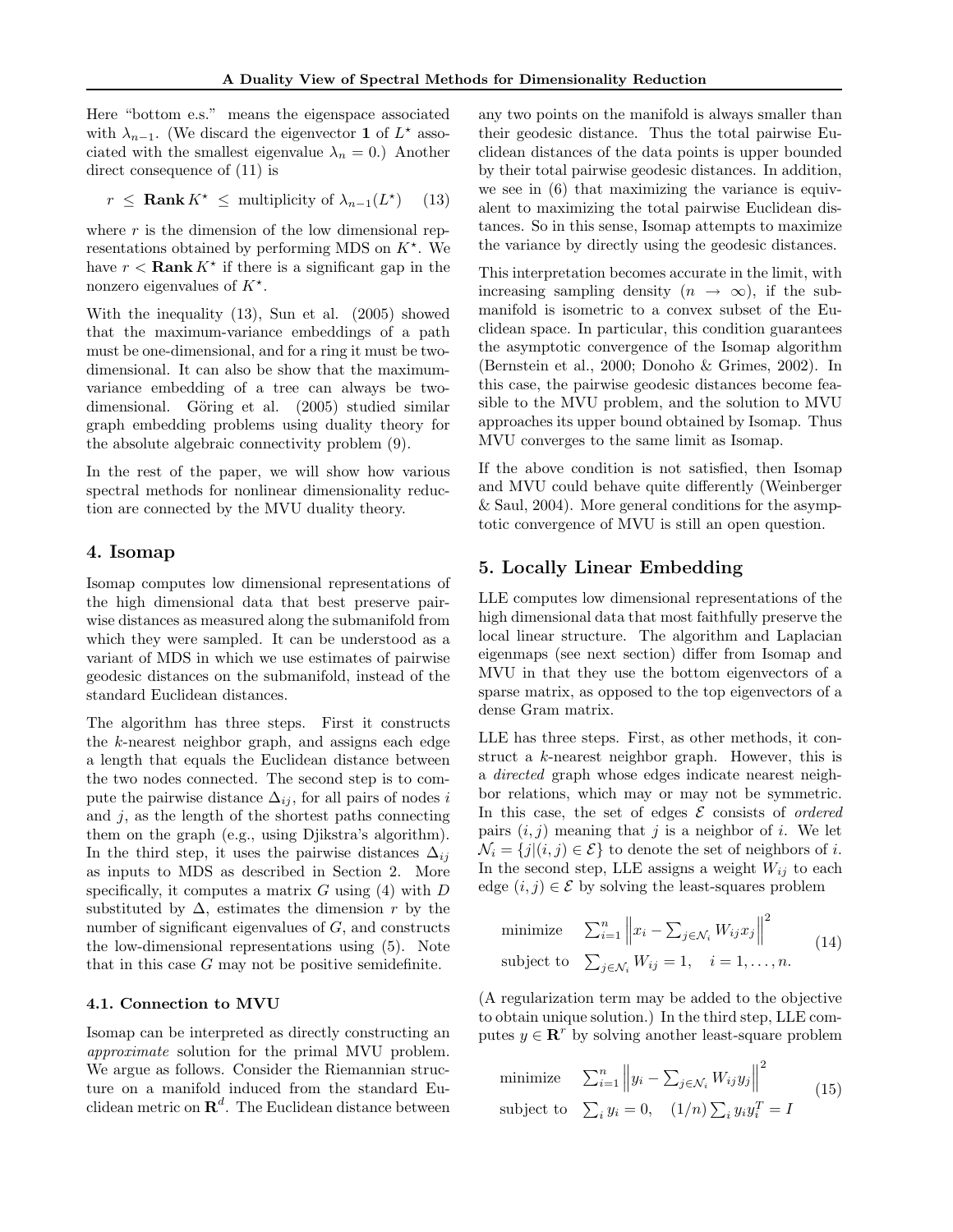It turns out that the solution to (15) can be obtained by computing the bottom  $r+1$  eigenvectors of the matrix  $(I - W)^T (I - W)$ . Let these normalized eigenvectors be  $v_n, v_{n-1}, \ldots, v_{n-r}$ , associated with the bottom eigenvalues  $0 = \lambda_n < \lambda_{n-1} \leq \cdots \leq \lambda_{n-r}$ . We discard  $v_n = (1/\sqrt{n})$ 1 associated with  $\lambda_n = 0$ , and use the next  $r$  eigenvectors to form the outputs

$$
y_i = [(v_{n-1})_i \dots (v_{n-r})_i]^T, \qquad i = 1, \dots, n. \quad (16)
$$

#### 5.1. Connection to MVU

The key idea behind LLE is that every point on the submanifold can be approximately reconstructed by a linear combination of its neighbors, i.e.,

$$
x_i \approx \sum_{j \in \mathcal{N}_i} W_{ij} x_j, \qquad i = 1, \dots, n. \tag{17}
$$

(Locally the manifold can be well approximated by its tangent space.) The sparse matrix  $W$  obtained by  $(14)$ encodes such local geometric properties of the inputs. We shall show that such local linear properties are hidden in the optimality conditions of the MVU problem, in particular, the complementarity condition (11).

Let  $Y=[\tilde{y}_1 \dots \tilde{y}_n]$  be the outputs of MVU. Then we can write  $K^* = \tilde{Y}^T \tilde{Y}$ . Now (11) implies  $L^* \tilde{Y}^T = \tilde{Y}^T$ , which in turn can be written as

$$
\tilde{y}_i = \sum_{j \in \mathcal{N}_i} W_{ij}^{\star} (\tilde{y}_i - \tilde{y}_j), \qquad i = 1, \dots, n
$$

where  $W_{ij}^{\star}$  are the optimal solutions to the dual MVU problem (8). This equation describes a local linear relationship of the data. In fact it can be converted to

$$
(L_{ii}^* - 1)\tilde{y}_i = \sum_{j \in \mathcal{N}_i} W_{ij}^* \tilde{y}_j, \qquad i = 1, \dots, n \quad (18)
$$

where  $L_{ii}^{\star} = \sum_j W_{ij}$ . We see that the equations (17) and  $(18)$  describe very similar linear relationships, except for a scaling factor and the fact that  $W^*$  in (18) is symmetric while  $W$  in  $(17)$  is nonsymmetric. Therefore the motivation behind LLE has an interpretation from the primal-dual optimality conditions for the MVU problem.

# 6. Laplacian Eigenmaps

Laplacian eigenmaps compute low dimensional representations of the high dimensional data that most faithfully preserve proximity relations, mapping nearby inputs into nearby outputs.

First, the algorithm construct a undirected, k-nearest neighbor graph as in MVU and Isomap. Then it assigns positive weights  $W_{ij}$  to every edge of the graph; for example, let  $W_{ij} = 1$  for all  $\{i, j\} \in \mathcal{E}$ , or let

 $W_{ij} = \exp(-||x_i - x_j||^2/\sigma^2)$  where  $\sigma^2$  is a scalar parameter. In the last step, for a given dimension  $r$ , it finds outputs  $y_i \in \mathbb{R}^r$  by solving the problem

minimize 
$$
\sum_{\{i,j\} \in \mathcal{E}} W_{ij} ||y_i - y_j||^2
$$
  
subject to  $\sum_i L_{ii} y_i y_i^T = I$  (19)

where  $L_{ii} = \sum_j W_{ij}$  are the diagonal elements of the weighted Laplacian L. The cost function encourages nearby inputs to be mapped into nearby outputs.

The solution to (19) is obtained by computing the bottom  $r + 1$  unit eigenvectors of the generalized eigenvalue problem

$$
L v_j = \lambda_j D_L v_j, \quad j = n, n-1, \ldots, n-r
$$

where  $D<sub>L</sub>$  denotes the diagonal matrix formed by taking the diagonals of L. This is equivalent to compute the bottom eigenvectors of the normalized Laplacian  $D_L^{-1/2}LD_L^{-1/2}$  and then scale them by the diagonal matrix  $D_L^{-1/2}$  $L^{-1/2}$ . The outputs  $y_i$  are given by (15) as in LLE. We can also use a variation of Laplacian eigenmaps where the constraint in (19) is changed to  $\sum_i y_i y_i^T = I$ . In this case, we simply use the bottom eigenvectors of L.

#### 6.1. Connection to MVU

There is a great deal of freedom in choosing the edge weights  $W_{ij}$  (these are symmetric). We relate Laplacian eigenmaps to MVU by considering these weights as feasible solutions to the dual MVU problem (8). Note that the constraint  $\lambda_{n-1}(L) \geq 1$  in (8) can always be satisfied by scaling up the weights, which does not change the eigenvectors. With this in mind, we can interpret the dual MVU problem as a particular way to choose the weights, with the objective

minimize 
$$
\sum_{\{i,j\}\in\mathcal{E}} W_{ij} ||x_i - x_j||^2.
$$
 (20)

(Note  $D_{ij} = ||x_i - x_j||^2$ .) This objective has the similar form as (19), with outputs  $y_i$  substituted by inputs  $x_i$ .

Thus we can solve the dual MVU problem (8) first, finding the weights  $W^*$  that minimize the objective (20) subject to  $\lambda_{n-1}(L) \geq 1$ , then use  $W^*$  in (19) to compute the outputs. This two-step procedure is precisely like the one use in LLE, cf. (14) and (15). Moreover, with such a pre-optimization of the weights, Laplacian eigenmaps compute the bottom eigenvectors of  $L^*$ , solution to the dual MVU problem. By the MVU duality theory, in particular (12), we know that they coincide with the top eigenvectors of the primal solution  $K^*$ , given that they use the same dimension r.

Solving the dual MVU problem  $(8)$  to obtain  $W^*$  for Laplacian eigenmaps can be very costly, if we convert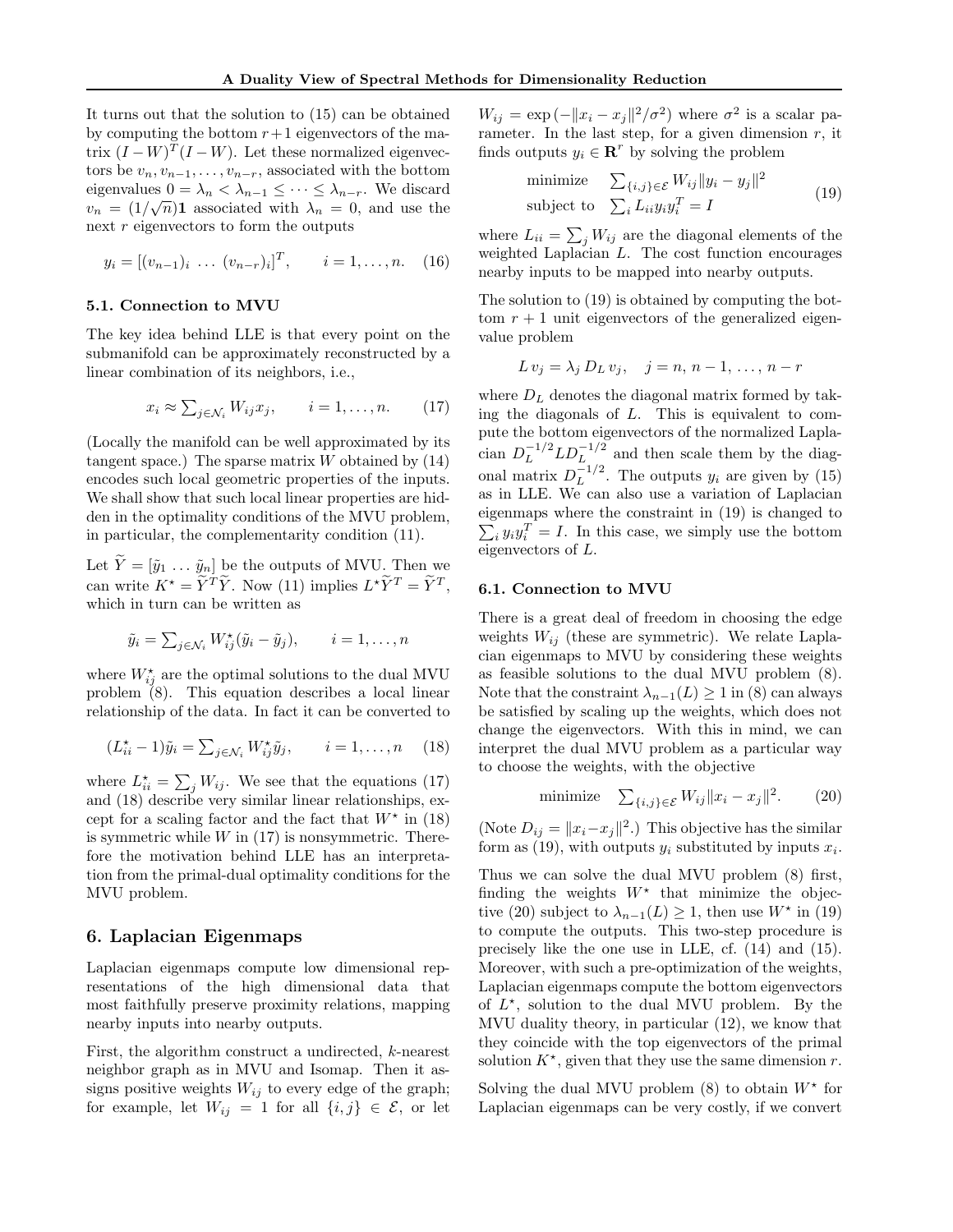this problem into an SDP and solve it by interiorpoint methods (Boyd & Vandenberghe, 2004). Solving SDPs is limited to problem size up to  $n \approx 2000$ . However, the alternative formulation (9) can be solved by subgradient-type algorithms, for problems with  $n$  up to 100, 000; see a similar problem in Boyd et al. (2004).

Unlike Isomap and MVU, the bottom eigenvalues of L in Laplacian eigenmaps do not have a tellable gap that allow us to estimate the dimensionality of the underlying manifold (LLE is similar). This can also be understood from the MVU duality theory — the bottom eigenvectors correspond to closely located eigenvalues, actually the same eigenvalue  $\lambda_{n-1}$  when using  $L^*$ . The next smaller eigenvalue may be very close to  $\lambda_{n-1}$ , but its associated eigenvector(s) could have little contribution in building a faithful representation. In practice, we cannot expect to tell multiplicities of eigenvalues from numerical results, thus it is difficult to estimate the intrinsic dimension of the underlying manifold.

# 6.2. Extensions

Although producing roughly the same eigenspace for embedding, methods based on sparse matrices lose the scaling factors given by eigenvalues as done in methods based on dense matrices; cf. (16) and (5). Such scaling factors can be essential in obtaining isometric embeddings. An improvement in this direction can be achieved by adding a post-processing step using MVU.

Let V be a  $n \times r$  matrix whose columns are the r bottom eigenvectors obtained from Laplacian eigenmaps or LLE (after discarding the constant vector associated with zero eigenvalue). We can approximate the Gram matirx in MVU by  $K = VQV^T$ , where  $Q$  is  $r \times r$ and positive semidefinite. Then we form the SDP

maximize **Tr** 
$$
VQV^T
$$
  
subject to  $Q = Q^T \succeq 0$ ,  $K = VQV^T$  (21)  
 $K_{ii} + K_{jj} - 2K_{ij} \le D_{ij}$ ,  $\{i, j\} \in \mathcal{E}$ 

Comparing with (7), here the constraint  $\mathbf{1}^T K \mathbf{1} = 0$  is automatically satisfied, but we have to relax the pairwise distance constraints to inequalities to preserve feasibility. Solving the SDP (21) costs much less computationally than solving (7) because the variable Q has size  $r \times r$  instead of  $n \times n$ . In addition, we can recover the scaling factors using the eigenvalues of Q. In general, we can use more than  $r$  bottom eigenvectors from Laplacian eigenmaps to form  $V$ . This gives us the additional capability of estimating  $r$  from the gap in the eigenvalue spectra of Q.

A very similar approach has been explored by Weinberger et al. (2005). They choose a set of landmarks

 $z_1, \ldots, z_m \in \mathbf{R}^d \ (m \ll n)$  of the inputs and find a matrix  $V \in \mathbb{R}^{n \times m}$  that best approximates all the inputs as  $x_i \approx \sum_j V_{ij} z_j$ . The matrix V is constructed from LLE. Then an SDP similar to  $(21)$  is solved to get the optimal landmark kernel Q. From Q they find low dimensional representations for the m landmarks  $\tilde{z}_j \in \mathbf{R}^r$  and generate outputs  $y_i = \sum_j V_{ij} \tilde{z}_j$ . We note that the number of landmarks  $m$ , though much smaller than  $n$ , could still be much larger than  $r$ . Sha and Saul (2005) studied other extensions, e.g., conformal eigenmaps, that use SDP to post-process eigenvectors obtained from Laplacian eigenmaps or LLE.

# 7. Conclusions

We have shown that MVU duality theory reveals close connections between several spectral methods for nonlinear dimensionality reduction. In particular, Isomap can be considered as directly constructing an approximate optimal solution for the primal MVU problem. With increasing sampling density, these two methods converge to the same solution in the limit if the underlying submanifold is isometric to a convex subset of Euclidean space. The locally linear structure embraced by LLE can be interpreted from the optimality conditions of MVU. Laplacian eigenmaps use edge weights that are feasible to the dual MVU problem. Using the optimal weights for the dual MVU problem corresponds to a two-step procedure similar as in LLE. This duality framework also explains why using top eigenvectors of dense Gram-like matrices and using bottom eigenvectors of sparse Laplacian-like matrices can produce similar results — these two eigenspaces coincide at primal-dual optimality.

By capturing the simple yet key feature of maximizing variance, exactly or approximately, MVU duality theory offers a unified view of several spectral methods for nonlinear dimensionality reduction. Nevertheless, MVU is certainly not the best universal solution, and different methods may perform well on different class of problems. Currently we are experimenting with new variants and extensions suggested by the duality framework, and working on empirical results to illustrate the theoretical connections developed in this paper.

# Acknowledgments

The authors are grateful to Lawrence Saul and Kilian Weinberger for insightful discussions. Part of this work was done when Lin Xiao was on a supported visit at the Institute for Mathematical Sciences, National University of Singapore.